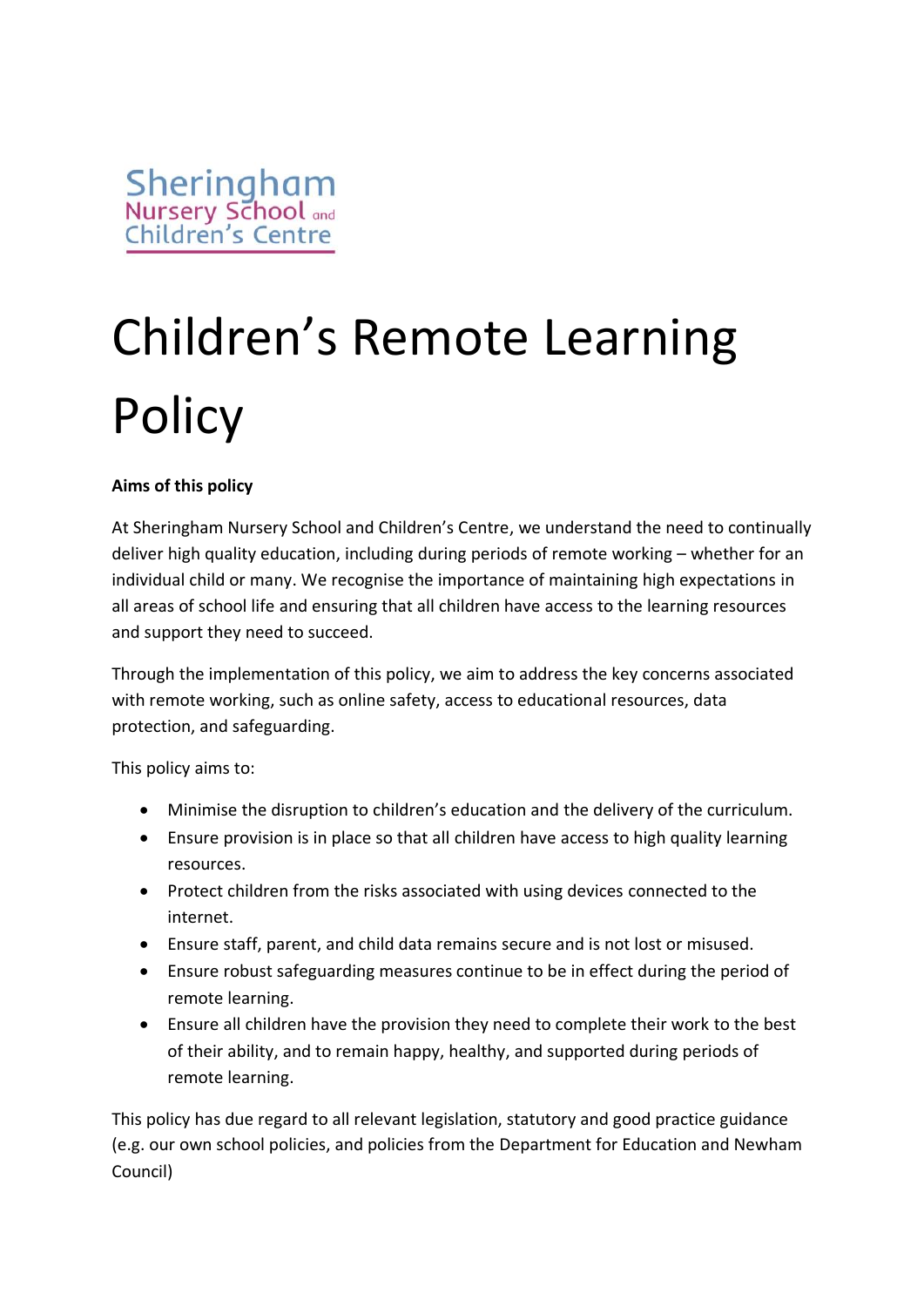## **1. Contingency planning**

- 1.1 Our key aim is to remain open to all children, in line with national and local guidance.
- 1.2 The school will work closely with the LA to ensure the premises is 'COVIDsecure', and will complete all necessary risk assessments – results of the opening risk assessment will be published on the school's website.
- 1.3 The school will work closely with the local health protection team and follow all relevant advice and instructions.
- 1.4 In the event of a local lockdown, the school will communicate its plan with parents, including whether it will remain open to vulnerable children and children of critical workers, or if remote working will be applicable for all.
- 1.5 If there **is not** a local lockdown, but children or groups of children need to self-isolate, the school will immediately implement remote learning for that child or that group.

### **2. Teaching and learning**

- 2.1 All children will have access to high-quality education when remote working. We will use our WhatsApp broadcast groups, Zoom and our YouTube channel for these purposes
- 2.2 The school will use an appropriate range of teaching methods
- 2.3 Teachers will ensure lessons are inclusive for all children and can be adapted to account for individual needs, including where children have SEND.
- 2.4 When teaching children who are working remotely, teachers will:
	- Arrange activities for children every day which are suitable and ambitious.
	- Deliver a planned, coherent and well-sequenced curriculum.
- 2.5 All provisions for remote learning will be subject to the class group's age and meet children's learning needs (including children with SEND).

### **1. Roles and responsibilities**

1.1. The governing board is responsible for: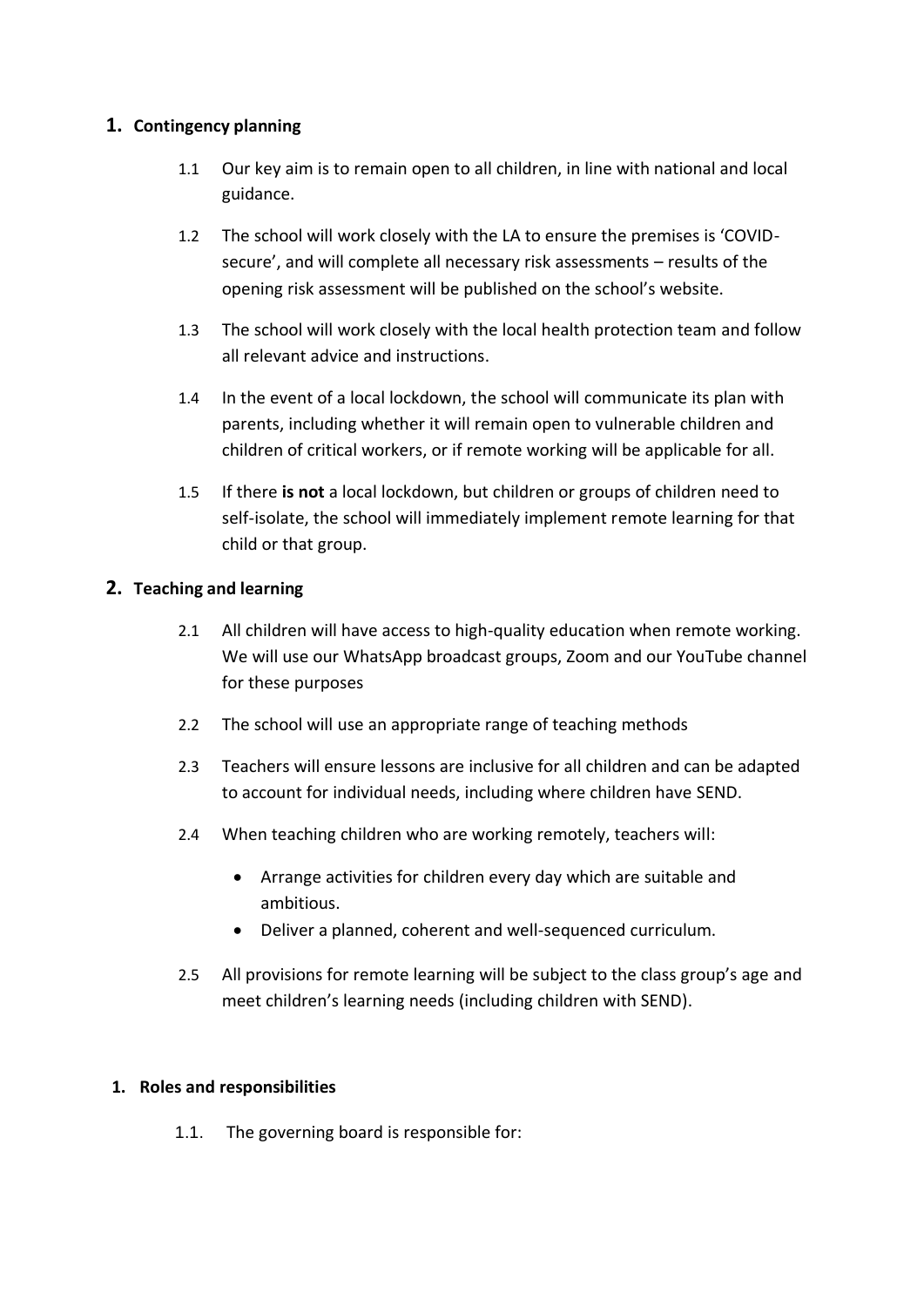- Ensuring that the school has robust risk management procedures in place. Ensuring that the school has a business continuity plan in place, where required.
- Evaluating the effectiveness of the school's remote learning arrangements.
- 1.2. The headteacher and deputy headteacher are responsible for:
	- Ensuring that staff, parents and children adhere to the relevant policies at all times.
	- Ensuring that there are arrangements in place for identifying, evaluating, and managing the risks associated with remote learning.
	- Ensuring that there are arrangements in place for monitoring incidents associated with remote learning.
	- Overseeing that the school has the resources necessary to action the procedures in this policy.
	- Reviewing the effectiveness of this policy on an annual basis and communicating any changes to staff, parents, and children.
	- Arranging any additional training staff may require to support children during the period of remote learning.
	- Conducting reviews on a weekly basis of the remote learning arrangements to ensure children' education does not suffer.
- 1.3. The health and safety officer is responsible for:
	- Ensuring that the relevant health and safety risk assessments are carried out within the agreed timeframes, in collaboration with the headteacher.
	- Putting procedures and safe systems of learning into practice, which are designed to eliminate or reduce the risks associated with remote learning.
	- Ensuring that children identified as being at risk are provided with necessary information and instruction, as required.
	- Managing the effectiveness of health and safety measures through a robust system of reporting, investigating, and recording incidents.
- 1.4. The Data Protection Officer is responsible for:
	- Overseeing that all school-owned electronic devices used for remote learning have adequate anti-virus software and malware protection.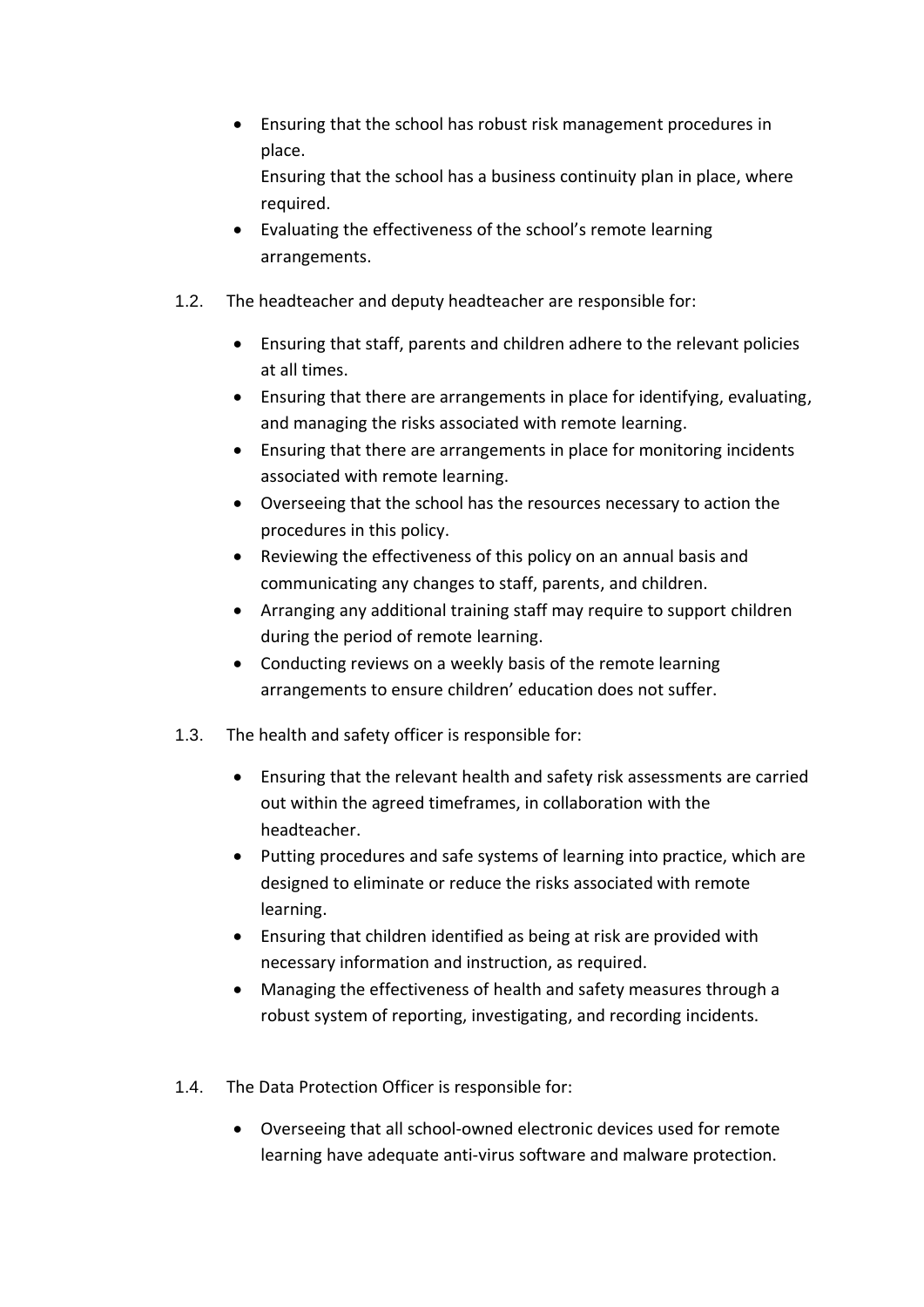- Ensuring all staff, parents, and children are aware of the data protection principles outlined in the GDPR.
- Ensuring that all computer programs used for remote learning are compliant with the GDPR and the Data Protection Act 2018.
- Overseeing that any ICT equipment used for remote learning is resilient and can efficiently recover lost data.
- 1.5. The Designated Safeguarding Leads (DSLs) are responsible for:
	- Attending and arranging, where necessary, any safeguarding meetings that occur during the remote learning period.
	- Liaising with the ICT technicians to ensure that all technology used for remote learning is suitable for its purpose and will protect children online.
	- Identifying vulnerable children who may be at risk if they are learning remotely.
	- Ensuring that child protection plans are enforced while the child is learning remotely, and liaising with the headteacher and other organisations to make alternate arrangements for children who are at a high risk, where required.
	- Identifying the level of support or intervention required while children learn remotely and ensuring appropriate measures are in place.
	- Liaising with relevant individuals to ensure vulnerable children receive the support required during the period of remote working Ensuring all safeguarding incidents are adequately recorded and reported.
- 1.6. The SENCO is responsible for:
	- Liaising with the ICT technicians to ensure that the technology used for remote learning is accessible to all children and that reasonable adjustments are made where required.
	- Ensuring that children with EHC plans continue to have their needs met while learning remotely, and liaising with the headteacher and other organisations to make any alternate arrangements for children with EHC plans and IHPs.
	- Identifying the level of support or intervention that is required while children with SEND learn remotely.
	- Ensuring that the provision put in place for children with SEND is monitored for effectiveness throughout the duration of the remote learning period.
- 1.7. The School Business Manager is responsible for: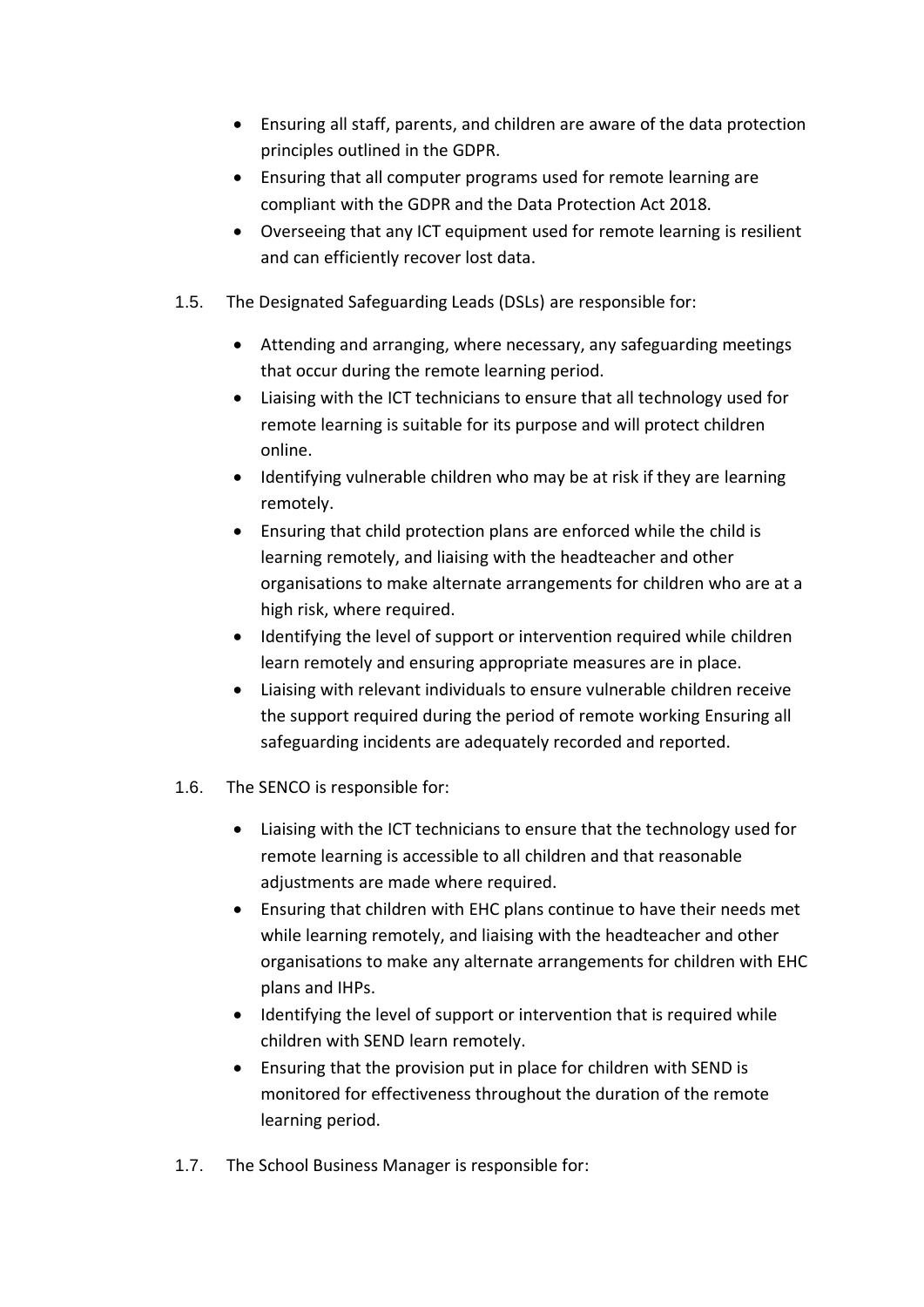- Arranging the procurement of any equipment or technology required for staff to teach remotely and for children to learn from home.
- Ensuring value for money when arranging the procurement of equipment or technology.
- Ensuring that the school has adequate insurance to cover all remote working arrangements.
- 1.8. The ICT technicians are responsible for:
	- Ensuring that all school-owned devices used for remote learning have suitable anti-virus software installed, have a secure connection, can recover lost work, and allow for audio and visual material to be recorded, where required.
	- Ensuring that any programs or networks used for remote learning can effectively support a large number of users at one time, where required, e.g. undertaking 'stress' testing.
	- Working with the SENCO to ensure that the equipment and technology used for learning remotely is accessible to all children and staff.
- 1.9. Staff members are responsible for:
	- Adhering to this policy at all times during periods of remote learning.
	- Reporting any health and safety incidents to the **health and safety officer** and asking for guidance as appropriate.
	- Reporting any safeguarding incidents to the **DSL** and asking for guidance as appropriate.
	- Taking part in any training conducted to meet the requirements of this policy, including training on how to use the necessary electronic equipment and software.
	- Reporting any dangers or potential dangers they identify, as well as any concerns they may have about remote learning, to the **headteacher**.
	- Reporting any defects on school-owned equipment used for remote learning to an **ICT technician**.
	- Adhering to the **Staff Code of Conduct** at all times.
- 1.10. Parents are responsible for:
	- Adhering to this policy at all times during periods of remote learning.
	- Ensuring their child is available to learn remotely
	- Reporting any technical issues to the school as soon as possible.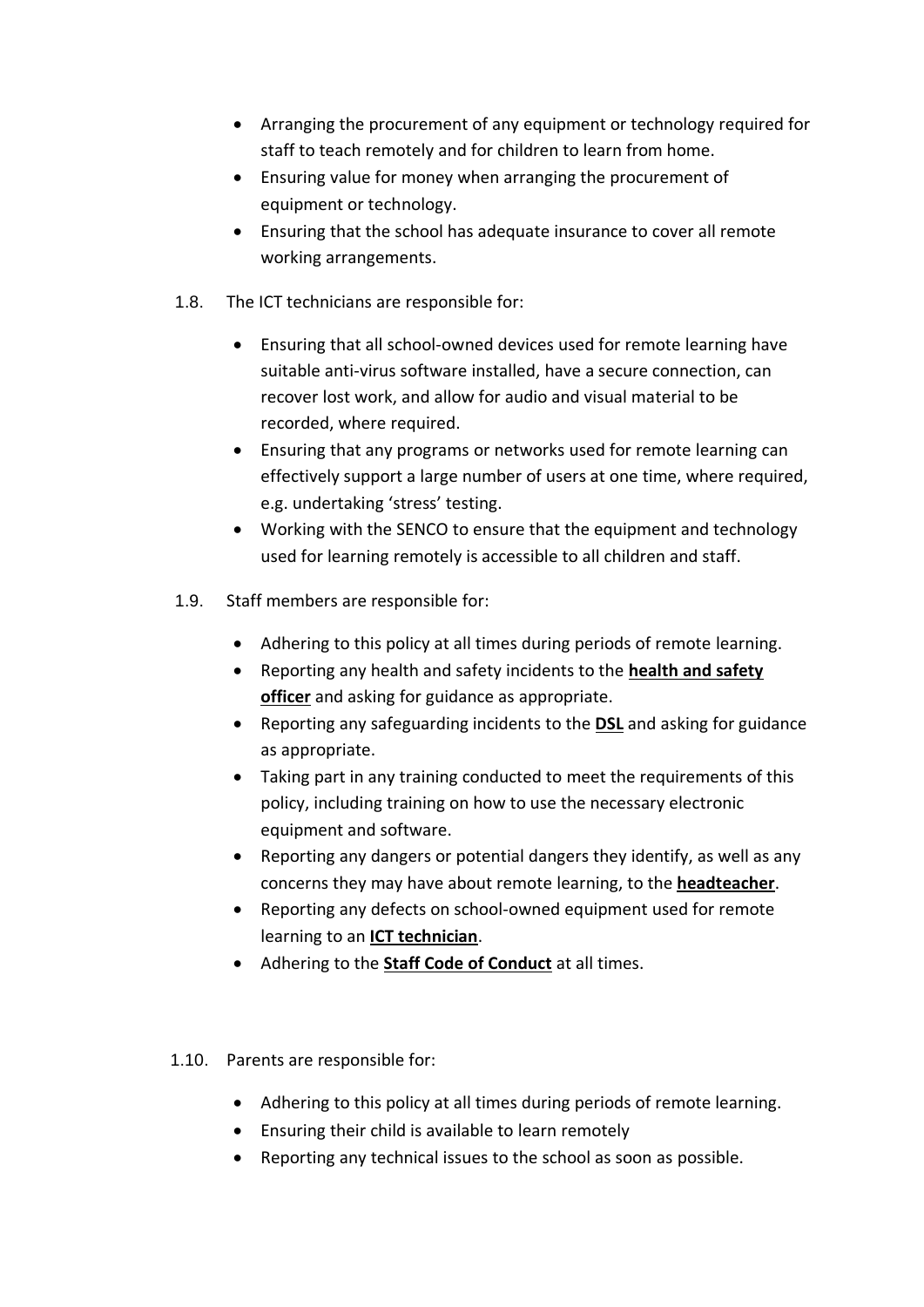- Ensuring that their child always has access to remote learning material.
- Reporting any absence in line with the terms set out in paragraph 9.6.

#### **2. Resources**

#### **Learning materials**

- 2.1. The school will use a range of different teaching methods during remote learning, for example:
	- Live sessions e.g. key group times
	- Links to appropriate educational websites
	- Pre-recorded video or audio
- 2.2. Teachers will review the DfE's list of [online education resources](https://www.gov.uk/government/publications/coronavirus-covid-19-online-education-resources) and Hungry [Little Minds](https://hungrylittleminds.campaign.gov.uk/) campaign, and utilise these tools as necessary, in addition to existing resources.
- 2.3. Reasonable adjustments will be made to ensure that all children have access to the resources needed for effective remote learning.
- 2.4. The school will review the resources children have access to and adapt learning to account for all children needs by using a range of different formats,
- 2.5. Teaching staff will liaise with the **SENCO** and other relevant members of staff to ensure all children remain fully supported for the duration of the remote learning period.
- 2.6. The **SENCO** will arrange additional support for children with SEND which will be unique to the individual's needs, e.g. via weekly phone calls.
- 2.7. Any issues with remote learning resources will be reported as soon as possible to the relevant member of staff.
- 2.8. Children will be required to use their own or family-owned equipment to access remote learning resources
- 2.9. Children and parents will be required to maintain the upkeep of any equipment they use to access remote learning resources.
- 2.10. The **ICT technicians** are not responsible for providing technical support for equipment that is not owned by the school.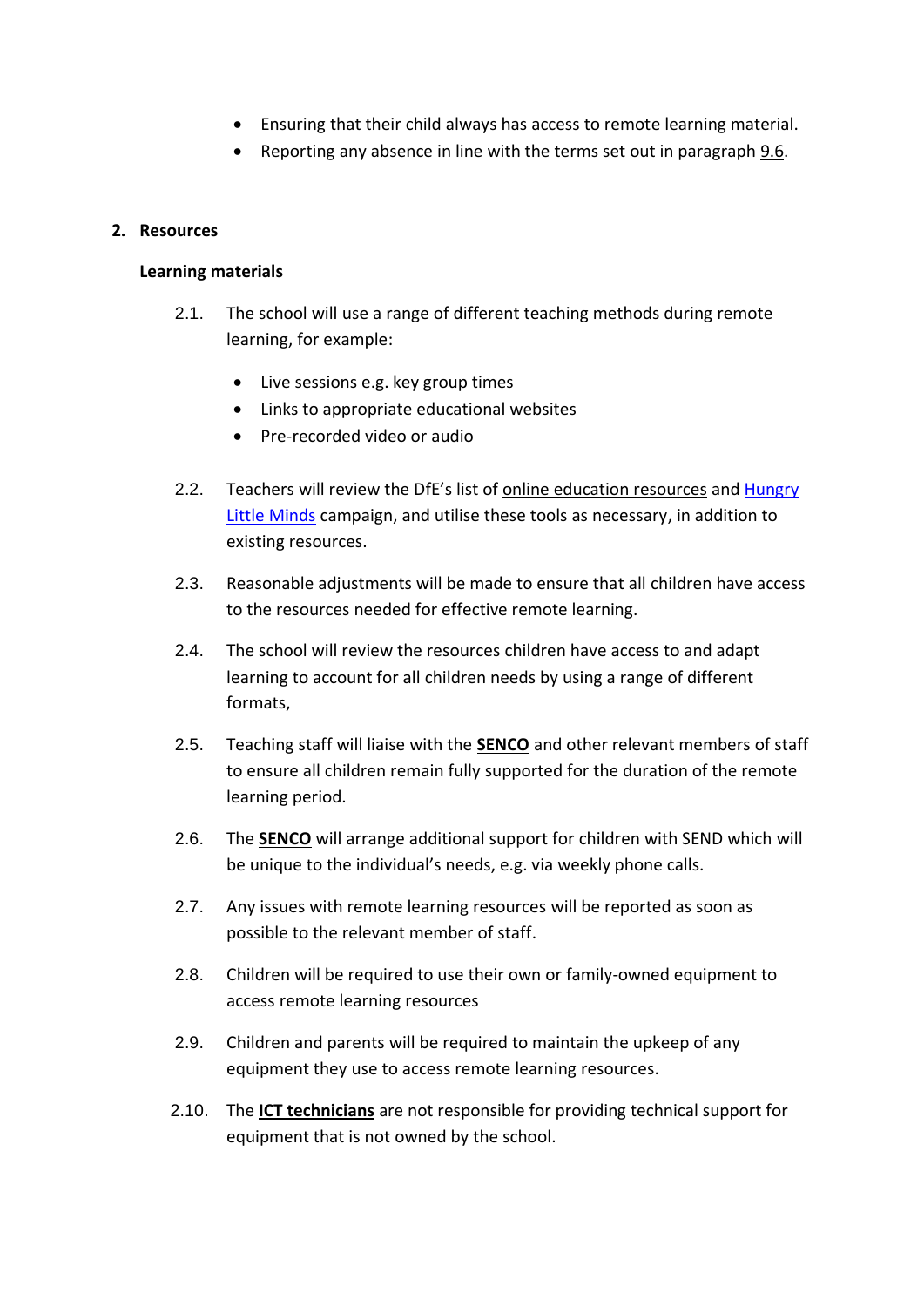#### **Additional emergency support**

2.11. The school will signpost parents towards additional support from the Children's Centre so that any emergency family needs are met whilst children are at home.

#### **3. Online safety**

- 3.1. This section of the policy will be enacted in conjunction with the school's **Online Safety Policy**.
- 3.2. All staff and children must:
	- Use appropriate language this includes others in their household.
	- Maintain the standard of behaviour expected in school.
	- Always remain aware that they can be heard.
- 3.3. The school will risk assess the technology used for remote learning prior to use and ensure that there are no privacy issues or scope for inappropriate use.
- 3.4. During the period of remote learning, the school will maintain regular contact with parents to:
	- Check children can access learning online, and make alternative arrangements if they cannot
	- Reinforce the importance of children staying safe online.
	- Ensure parents are aware of what their children are being asked to do, e.g. sites they have been asked to use and staff they will interact with.
	- Encourage them to set age-appropriate parental controls on devices and internet filters to block malicious websites.
	- Direct parents to useful resources to help them keep their children safe online.
- 3.5. The school will not be responsible for providing access to the internet off the school premises and will not be responsible for providing online safety software, e.g. anti-virus software, on devices not owned by the school.

### **4. Safeguarding**

4.1. This section of the policy will be enacted in conjunction with the school's **Child Protection and Safeguarding Policy**, which has been updated to include safeguarding procedures in relation to remote working.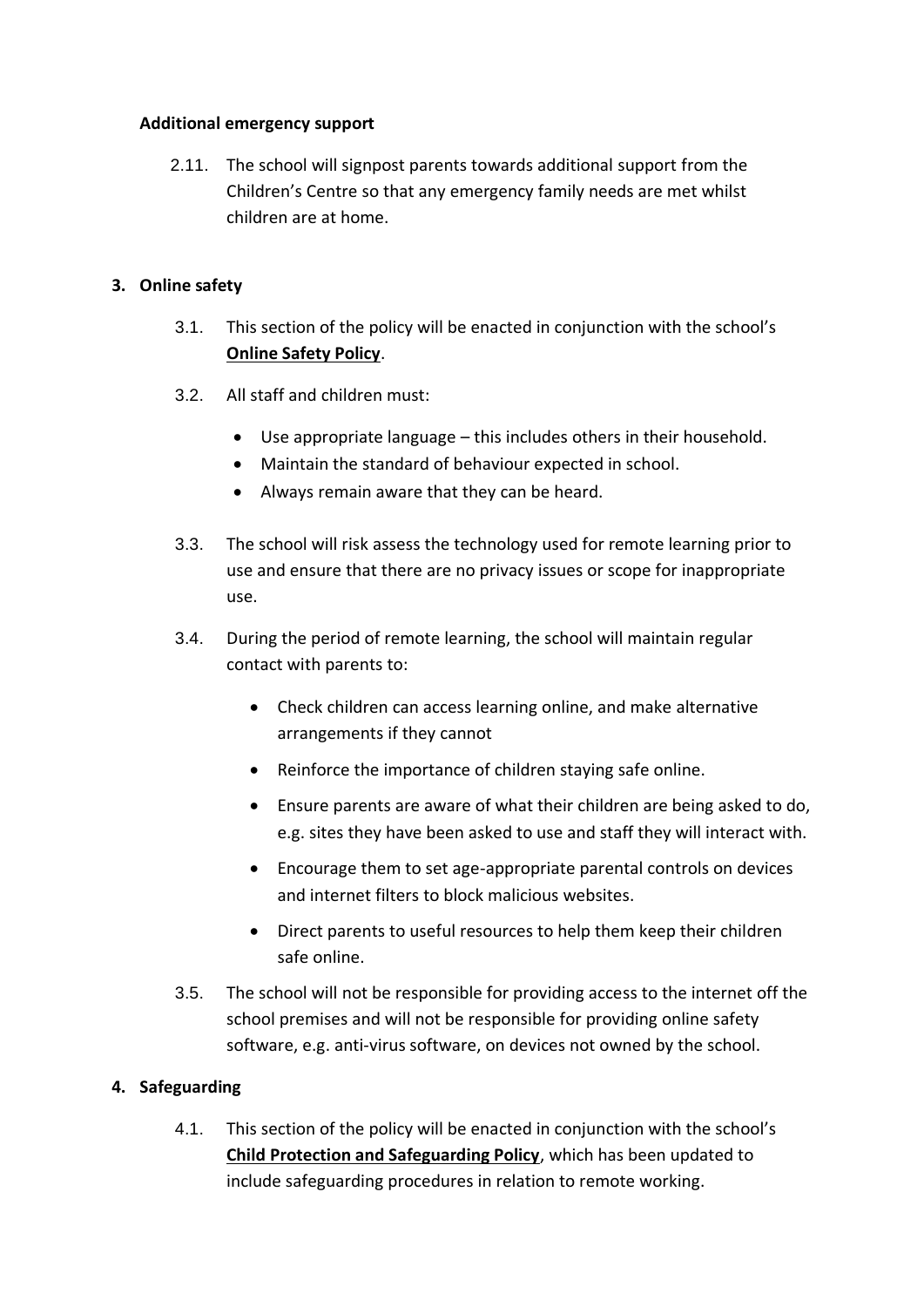- 4.2. The **DSL** and **headteacher** will identify 'vulnerable' children (children who are deemed to be vulnerable or are at risk of harm) via risk assessment prior to the period of remote learning.
- 4.3. The **DSL** will arrange for regular contact to be made with vulnerable children, prior to the period of remote learning.
- 4.4. Phone calls made to vulnerable children will be made using school phones where possible. If using home/mobile phones, staff will use 141 prior to making a call to protect personal numbers.
- 4.5. The **DSL** will arrange for regular contact with vulnerable children **once** per **week** at minimum, with additional contact, including home visits, arranged where required.
- 4.6. All contact with vulnerable children will be recorded on Safeguard.
- 4.7. The **DSL** will keep in contact with vulnerable children's social workers or other care professionals during the period of remote working, as required.
- 4.8. All home visits **must**:
	- Have at least **one** suitably trained individual present.
	- Be undertaken by no fewer than **two** members of staff.
	- Be suitably recorded on paper and the records stored so that the **DSL** has access to them.
	- Actively involve the child.
- 4.9. The **DSL** will meet (in person or remotely) with the relevant members of staff **once** per **week** to discuss new and current safeguarding arrangements for vulnerable children learning remotely.
- 4.10. All members of staff will report any safeguarding concerns to the **DSL** immediately.
- 4.11. Children and their parents will be encouraged to contact the **DSL** if they wish to report safeguarding concerns, e.g. regarding harmful or upsetting content or incidents of online bullying. The school will also signpost families to the practical support that is available for reporting these concerns.

### **5. Data protection**

5.1. This section of the policy will be enacted in conjunction with the school's **Data Protection Policy**.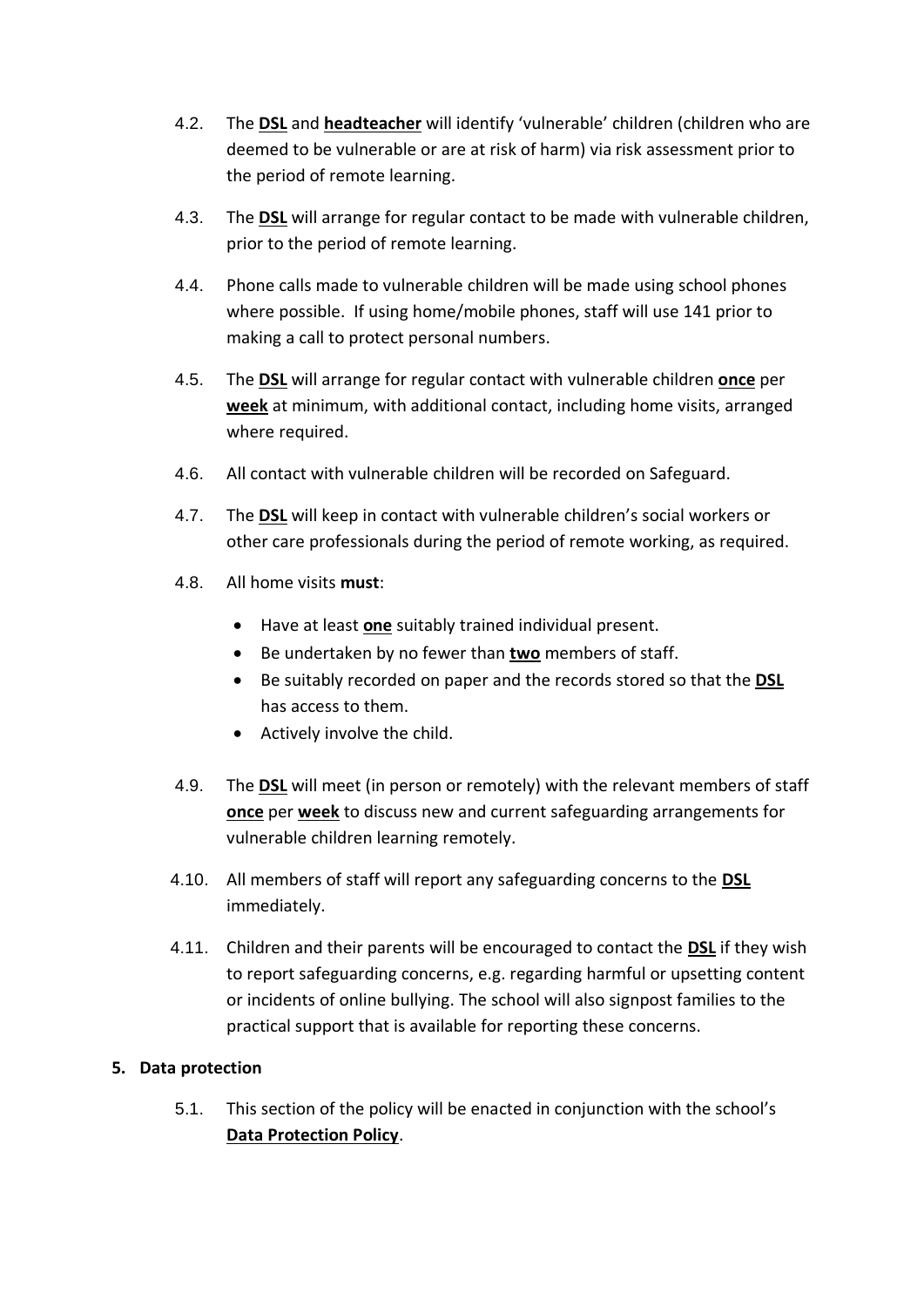- 5.2. Staff members will be responsible for adhering to the GDPR when teaching remotely and will ensure the confidentiality and integrity of their devices at all times.
- 5.3. Sensitive data will only be transferred between devices if it is necessary to do so for the purpose of remote learning and teaching.
- 5.4. Any data that is transferred between devices will be suitably encrypted or have other data protection measures in place so that if the data is lost, stolen, or subject to unauthorised access, it remains safe until recovered.
- 5.5. Parents' and children' up-to-date contact details will be collected prior to the period of remote learning.
- 5.6. All contact details will be stored in line with the **Data Protection Policy**
- 5.7. Any breach of confidentiality will be dealt with in accordance with the school's policy.
- 5.8. Any intentional breach of confidentiality will be dealt with in accordance with the school's policies

### **6. Feedback**

- 6.1. Teaching staff will monitor the progress of children with and without access to the online learning resources and discuss additional support or provision with the **headteacher** as soon as possible.
- 6.2. Written feedback on Tapestry posts will be shared between the staff team.
- 6.3. Teaching staff will monitor the progress of children with SEND and discuss additional support or provision with the **SENCO** as soon as possible.

### **7. Health and safety**

7.1. This section of the policy will be enacted in conjunction with the school's **Health and Safety Policy**.

### **8. Communication**

- 8.1. The school will ensure adequate channels of communication are arranged in the event of an emergency.
- 8.2. The school will communicate with parents via **letter, Tapestry posts** and the **school website** about remote learning arrangements as soon as possible.
- 8.3. The **headteacher** will communicate with staff as soon as possible via verbally or **email** about any remote learning arrangements.